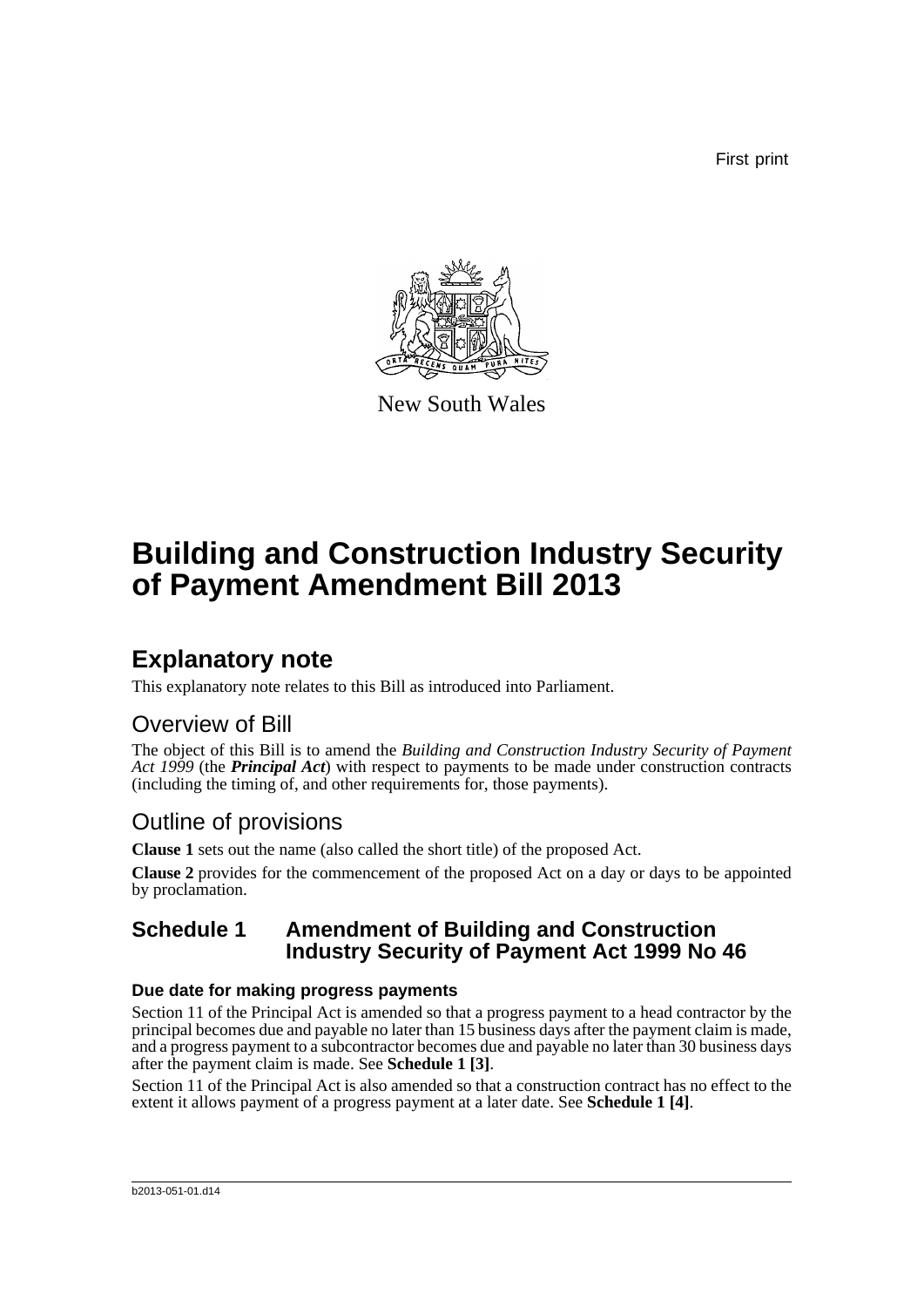The exemption from the Act that currently applies to a residential construction contract between a head contractor and a consumer (the *main contract*) is extended for the purposes of the amendments to section 11 so that those amendments will not apply to a residential construction contract that is connected with the main contract.

#### **Removal of requirement for statement that a payment claim is made under the Principal Act**

Section 13 of the Principal Act is amended to remove the requirement that a payment claim must state that it is made under the Principal Act. The requirement will continue to apply for residential construction contracts that are connected with a residential construction contract between a head contractor and a consumer. See **Schedule 1 [5]**.

#### **Requirement for a payment claim to be accompanied by a supporting statement**

Section 13 of the Principal Act is amended to make it an offence:

- (a) for a head contractor to serve a payment claim on the principal unless the claim is accompanied by a supporting statement, or
- (b) for a head contractor to serve a payment claim on the principal accompanied by a supporting statement knowing that the supporting statement is false or misleading in a material particular.

A supporting statement is a statement that is in the form prescribed by the regulations and that includes a declaration to the effect that all subcontractors have been paid all amounts that have become due and payable. See **Schedule 1 [6]**. The new supporting statement requirements do not apply to the head contractor under a residential construction contract with a consumer because those contracts are already exempt from the Principal Act.

#### **Investigation of compliance with provisions regarding supporting statements**

Proposed new section 36 of the Principal Act provides for the appointment of authorised officers who may require a head contractor or associated persons to provide information or documents relating to compliance with the new provisions of section 13 about supporting statements. Proposed new section 36A states how documents produced are to be dealt with. Proposed new section 36B provides for secrecy concerning information and documents that are produced. See **Schedule 1 [8]**.

#### **Savings and transitional provisions**

Schedule 2 to the Principal Act is amended to authorise regulations to be made prescribing matters of a savings or transitional nature consequent on the amendment of the Principal Act, and to provide that an amendment made by the proposed Act does not apply in relation to a construction contract entered into before the commencement of the amendment. See **Schedule 1 [9] and [10]**.

#### **Other amendments**

The Bill contains other amendments to the Principal Act of a minor, consequential or ancillary nature. See **Schedule 1 [1], [2] and [7]**.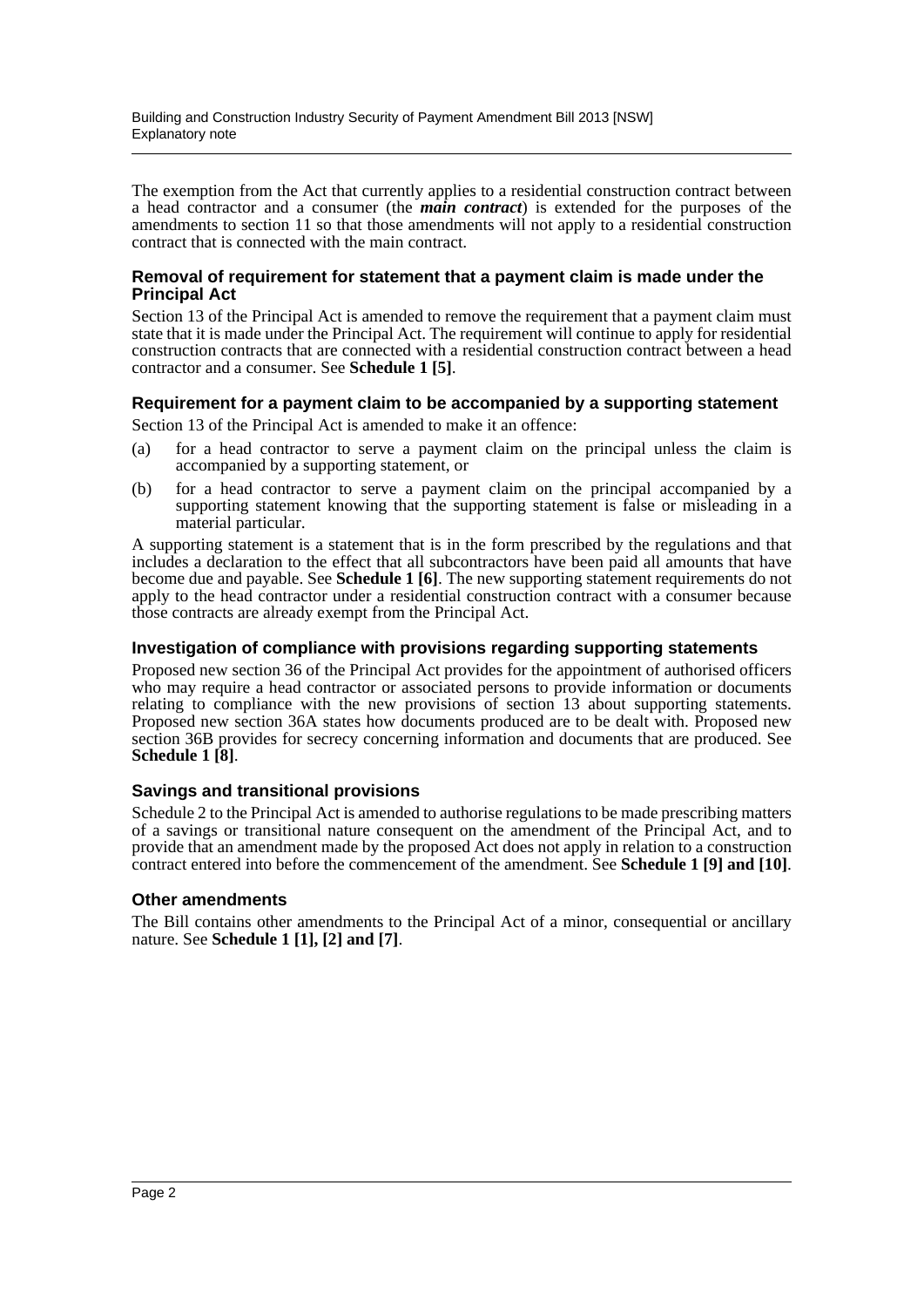First print



New South Wales

# **Building and Construction Industry Security of Payment Amendment Bill 2013**

## **Contents**

|            |                                                          | Page          |
|------------|----------------------------------------------------------|---------------|
|            | Name of Act                                              | $\mathcal{P}$ |
|            | Commencement                                             | $\mathcal{P}$ |
| Schedule 1 | Amendment of Building and Construction Industry Security |               |
|            | of Payment Act 1999 No 46                                | 3             |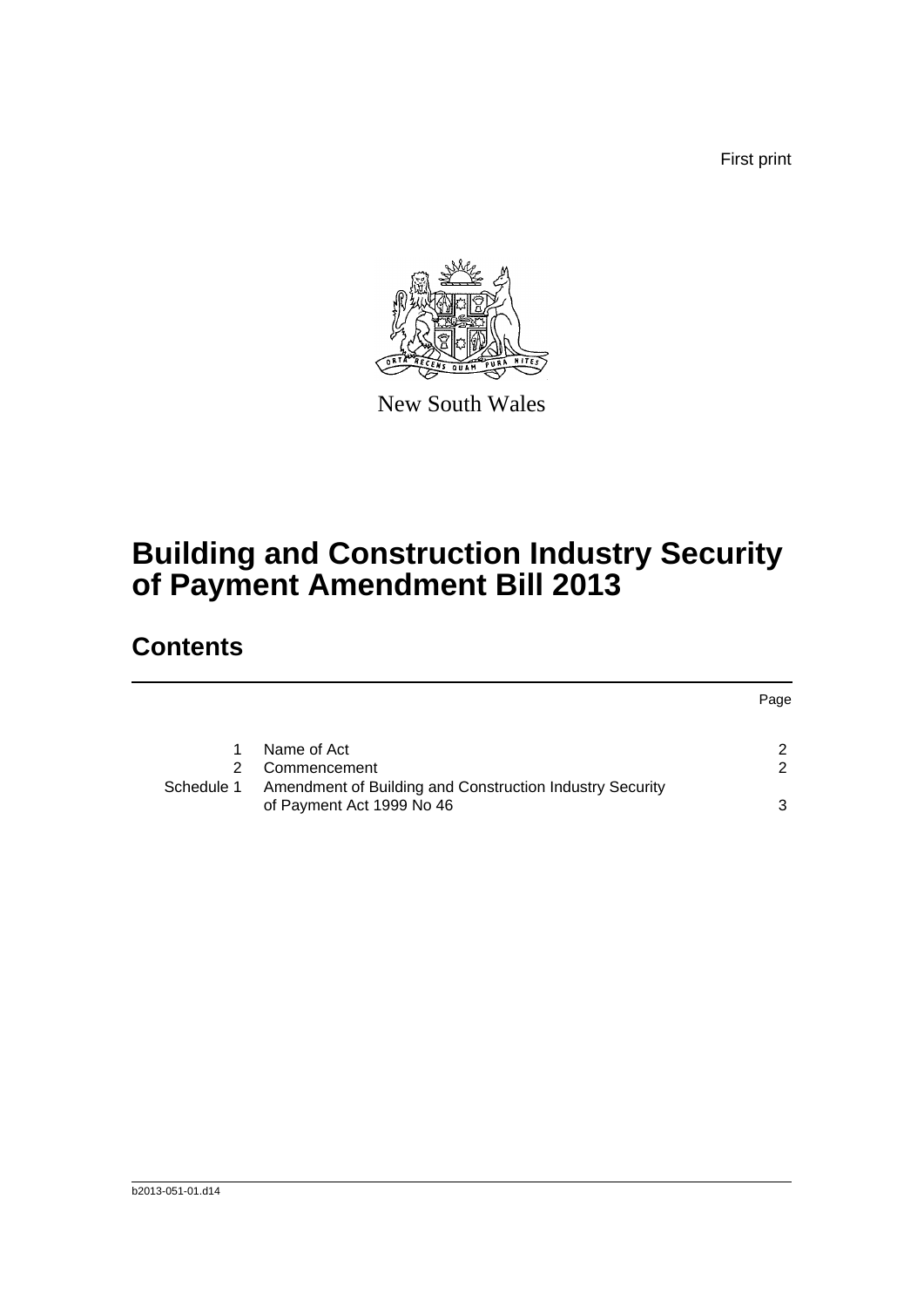

New South Wales

# **Building and Construction Industry Security of Payment Amendment Bill 2013**

No , 2013

#### **A Bill for**

An Act to amend the *Building and Construction Industry Security of Payment Act 1999* with respect to the timing of, and other requirements for, payments under construction contracts; and for other purposes.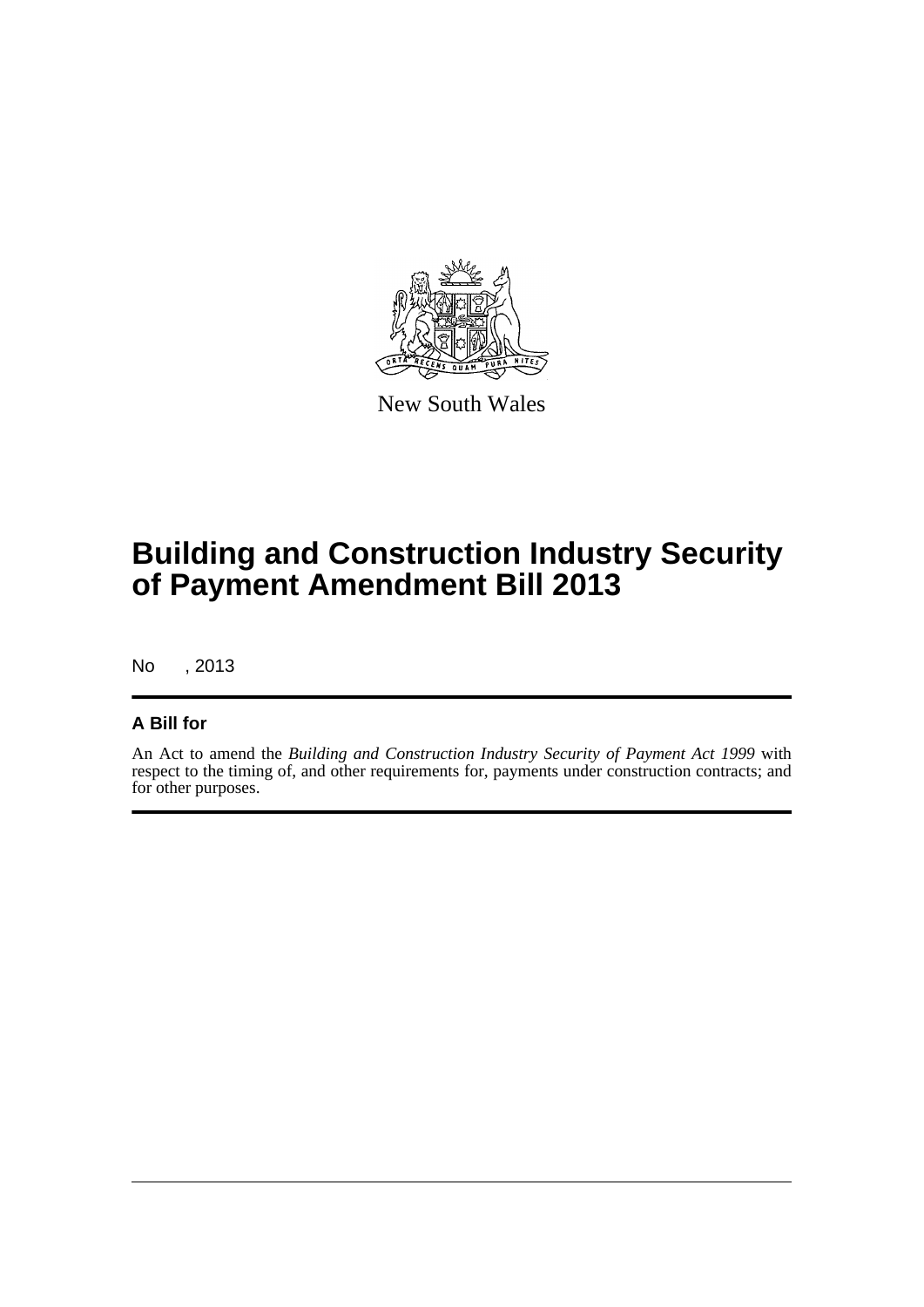Building and Construction Industry Security of Payment Amendment Bill 2013 [NSW]

<span id="page-4-1"></span><span id="page-4-0"></span>

| The Legislature of New South Wales enacts:                                                    |                     |
|-----------------------------------------------------------------------------------------------|---------------------|
| Name of Act                                                                                   | 2                   |
| This Act is the Building and Construction Industry Security of Payment Amendment<br>Act 2013. | 3<br>$\overline{4}$ |
| <b>Commencement</b>                                                                           | 5                   |
| This Act commences on a day or days to be appointed by proclamation.                          | 6                   |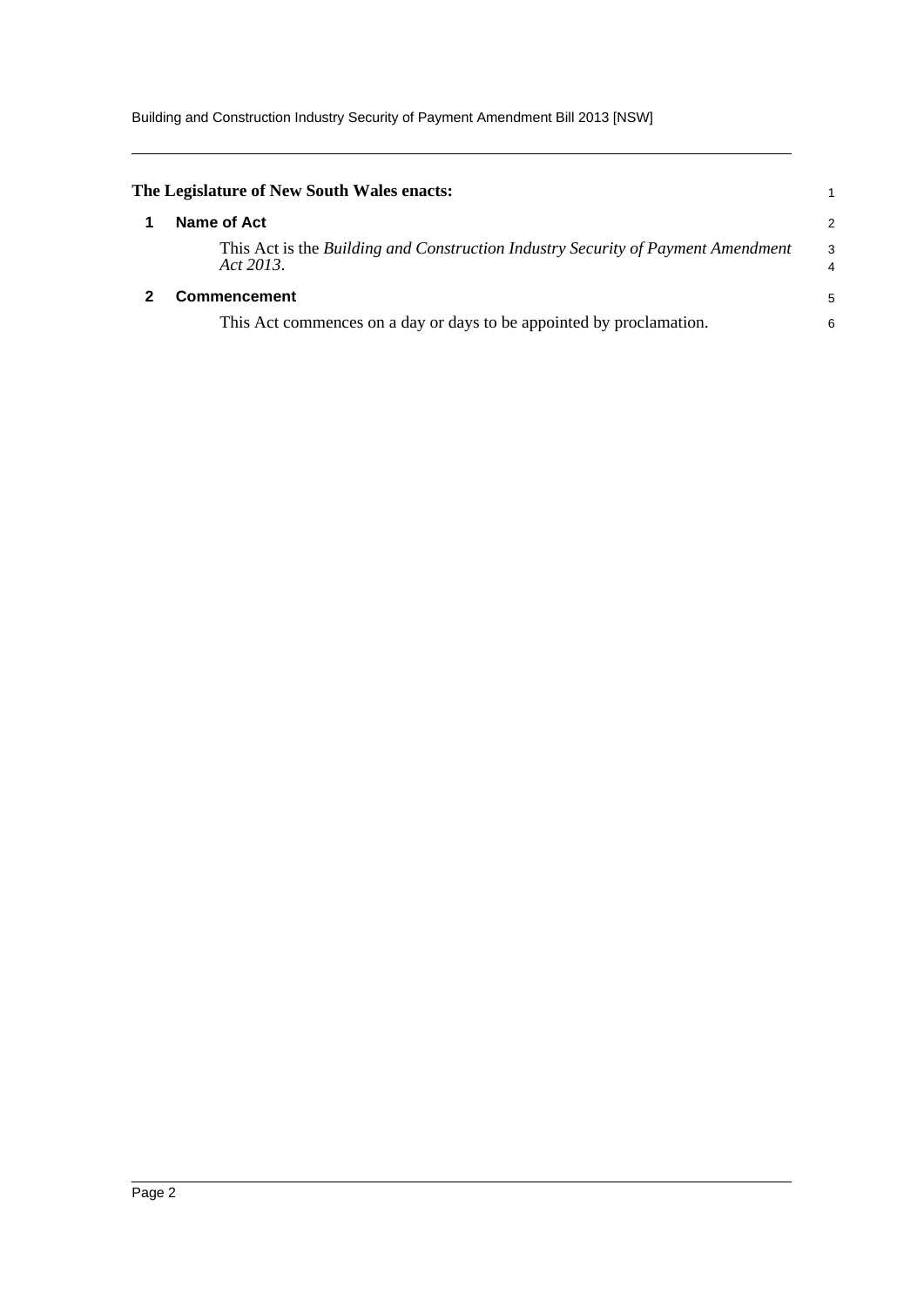### <span id="page-5-0"></span>**Schedule 1 Amendment of Building and Construction Industry Security of Payment Act 1999 No 46**

### 3 4

 $34$ 

1  $\overline{2}$ 

Insert in alphabetical order:

*exempt residential construction contract* means a construction contract specified in section 7 (2) (b) as a construction contract to which this Act does not apply.

*head contractor* means the person who is to carry out construction work or supply related goods and services for the principal under a construction contract (the *main contract*) and for whom construction work is to be carried out or related goods and services supplied under a construction contract as part of or incidental to the work or goods and services carried out or supplied under the main contract.

**Note.** There is no head contractor when the principal contracts directly with subcontractors.

*principal* means the person for whom construction work is to be carried out or related goods and services supplied under a construction contract (the *main contract*) and who is not themselves engaged under a construction contract to carry out construction work or supply related goods and services as part of or incidental to the work or goods and services carried out or supplied under the main contract.

*subcontractor* means a person who is to carry out construction work or supply related goods and services under a construction contract otherwise than as head contractor.

**Note.** A subcontractor's contract can be with the head contractor or (when there is no head contractor) with the principal directly.

#### **[2] Section 4 (2) and (3)**

**[1] Section 4 Definitions**

Insert at the end of section 4:

(2) A reference in this Act to a contract that is connected with an exempt residential construction contract is a reference to a construction contract to carry out construction work or supply related goods and services as part of or incidental to the work or goods and services carried out or supplied under the exempt residential construction contract. 29 30 31 32 33

(3) Notes included in this Act do not form part of this Act.

#### **[3] Section 11 Due date for payment**

Omit section 11 (1). Insert instead:

- (1) Subject to this section and any other law, a progress payment to be made under a construction contract is payable in accordance with the applicable terms of the contract.
- (1A) A progress payment to be made by a principal to a head contractor under a construction contract becomes due and payable on:  $40$ 41
	- (a) the date occurring 15 business days after a payment claim is made under Part 3 in relation to the payment, except to the extent paragraph (b) applies, or 42 43 44
	- (b) an earlier date as provided in accordance with the terms of the contract. **Note.** This Act does not apply to a progress payment to be made by a principal to a head contractor under an exempt residential construction contract. (See 45 46 47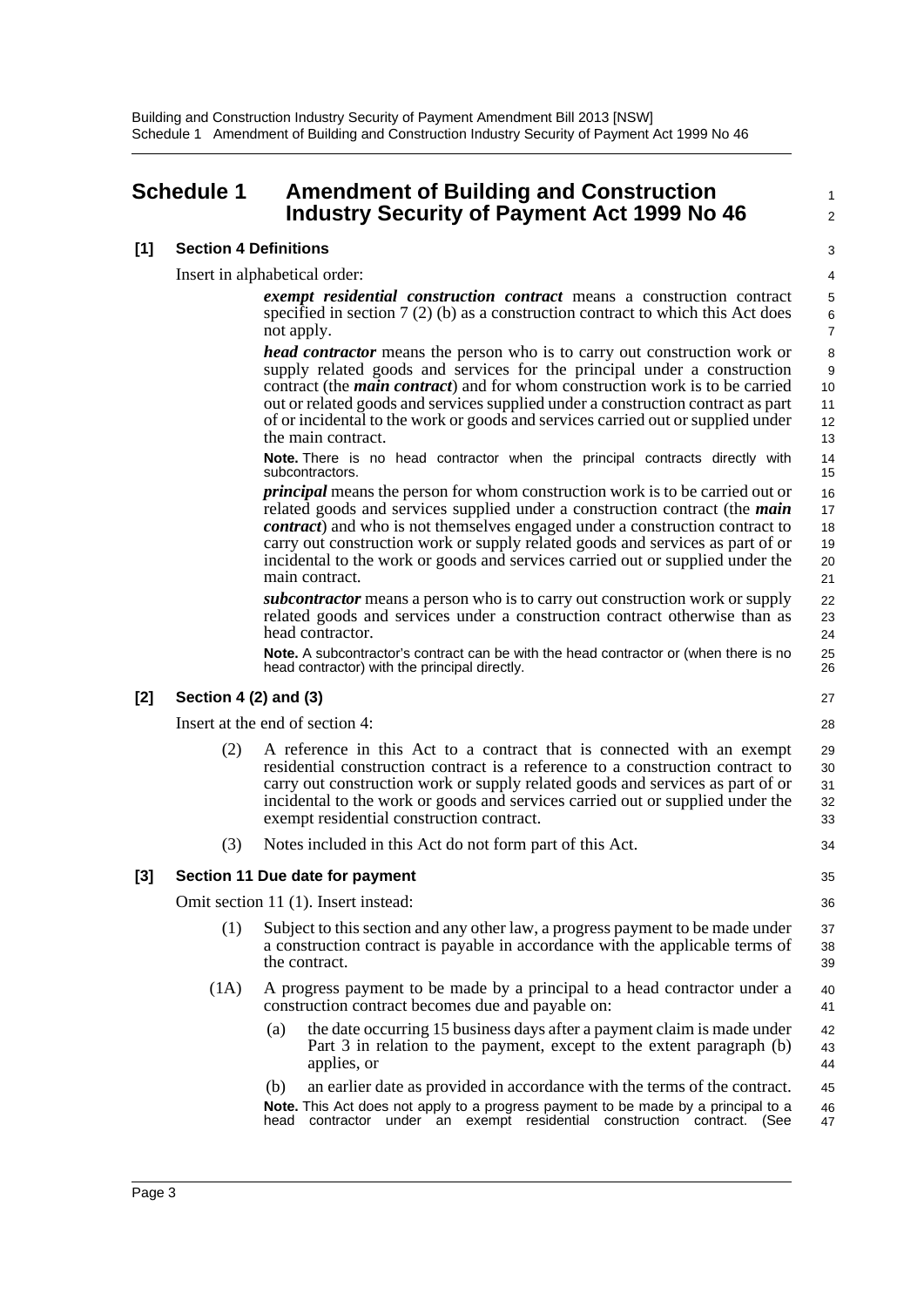|       |                         | section 7 (2) (b).) Subsection (1C) applies to progress payments under a construction<br>contract that is connected with an exempt residential construction contract.                                                                                                                                                    | $\frac{1}{2}$                     |
|-------|-------------------------|--------------------------------------------------------------------------------------------------------------------------------------------------------------------------------------------------------------------------------------------------------------------------------------------------------------------------|-----------------------------------|
|       | (1B)                    | A progress payment to be made to a subcontractor under a construction<br>contract (other than a construction contract that is connected with an exempt<br>residential construction contract) becomes due and payable on:                                                                                                 | 3<br>$\overline{\mathbf{4}}$<br>5 |
|       |                         | the date occurring 30 business days after a payment claim is made under<br>(a)<br>Part 3 in relation to the payment, except to the extent paragraph (b)<br>applies, or                                                                                                                                                   | 6<br>$\boldsymbol{7}$<br>8        |
|       |                         | an earlier date as provided in accordance with the terms of the contract.<br>(b)                                                                                                                                                                                                                                         | 9                                 |
|       | (1C)                    | A progress payment to be made under a construction contract that is connected<br>with an exempt residential construction contract becomes due and payable:                                                                                                                                                               | 10<br>11                          |
|       |                         | (a)<br>on the date on which the payment becomes due and payable in<br>accordance with the terms of the contract, or                                                                                                                                                                                                      | 12<br>13                          |
|       |                         | if the contract makes no express provision with respect to the matter, on<br>(b)<br>the date occurring 10 business days after a payment claim is made under<br>Part 3 in relation to the payment.                                                                                                                        | 14<br>15<br>16                    |
| [4]   | <b>Section 11 (8)</b>   |                                                                                                                                                                                                                                                                                                                          | 17                                |
|       |                         | Insert after section 11 $(7)$ :                                                                                                                                                                                                                                                                                          | 18                                |
|       | (8)                     | A provision in a construction contract has no effect to the extent it allows for<br>payment of a progress payment later than the relevant date it becomes due and<br>payable under subsection $(1A)$ or $(1B)$ .                                                                                                         | 19<br>20<br>21                    |
| [5]   |                         | <b>Section 13 Payment claims</b>                                                                                                                                                                                                                                                                                         | 22                                |
|       |                         | Omit section 13 (2) (c). Insert instead:                                                                                                                                                                                                                                                                                 | 23                                |
|       |                         | if the construction contract is connected with an exempt residential<br>(c)<br>construction contract, must state that it is made under this Act.                                                                                                                                                                         | 24<br>25                          |
| [6]   | Section 13 (7)–(9)      |                                                                                                                                                                                                                                                                                                                          | 26                                |
|       |                         | Insert after section $13(6)$ :                                                                                                                                                                                                                                                                                           | 27                                |
|       | (7)                     | A head contractor must not serve a payment claim on the principal unless the<br>claim is accompanied by a supporting statement that indicates that it relates to<br>that payment claim.                                                                                                                                  | 28<br>29<br>30                    |
|       |                         | Maximum penalty: 200 penalty units.                                                                                                                                                                                                                                                                                      | 31                                |
|       | (8)                     | A head contractor must not serve a payment claim on the principal<br>accompanied by a supporting statement knowing that the statement is false or<br>misleading in a material particular in the particular circumstances.                                                                                                | 32<br>33<br>34                    |
|       |                         | Maximum penalty: 200 penalty units or 3 months imprisonment, or both.                                                                                                                                                                                                                                                    | 35                                |
|       | (9)                     | In this section:                                                                                                                                                                                                                                                                                                         | 36                                |
|       |                         | <i>supporting statement</i> means a statement that is in the form prescribed by the<br>regulations and (without limitation) that includes a declaration to the effect<br>that all subcontractors, if any, have been paid all amounts that have become<br>due and payable in relation to the construction work concerned. | 37<br>38<br>39<br>40              |
| $[7]$ | respondent              | Section 26A Principal contractor can be required to retain money owed to                                                                                                                                                                                                                                                 | 41<br>42                          |
|       | from section $26A(2)$ . | Omit "Director-General of the Department of Services, Technology and Administration"                                                                                                                                                                                                                                     | 43<br>44                          |
|       |                         | Insert instead "Director-General of the Department of Finance and Services".                                                                                                                                                                                                                                             | 45                                |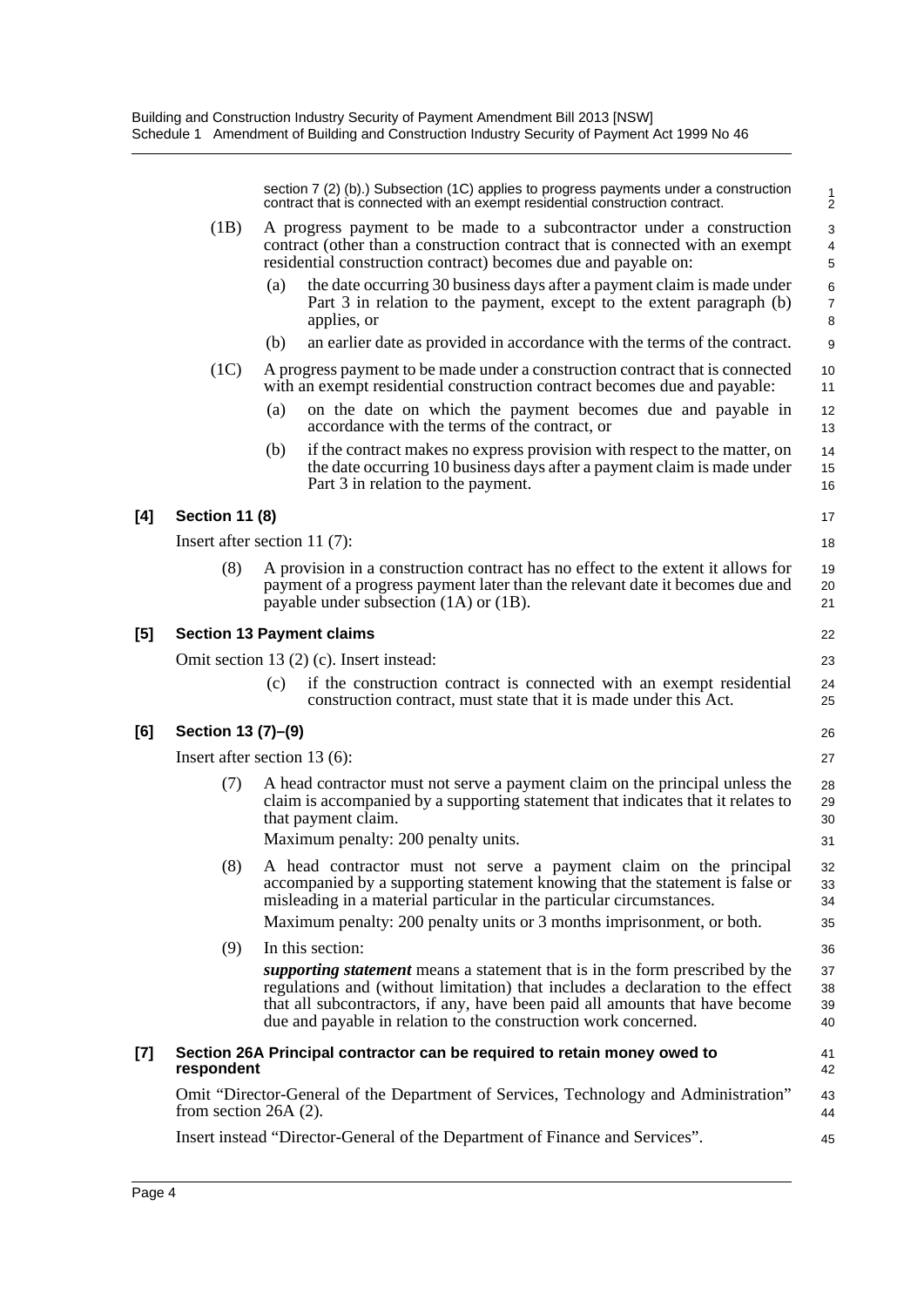Building and Construction Industry Security of Payment Amendment Bill 2013 [NSW] Schedule 1 Amendment of Building and Construction Industry Security of Payment Act 1999 No 46

| [8] |     | Sections 36-36B |                                                                                                                                                                                                                                                                          | 1                       |
|-----|-----|-----------------|--------------------------------------------------------------------------------------------------------------------------------------------------------------------------------------------------------------------------------------------------------------------------|-------------------------|
|     |     |                 | Insert after section 35:                                                                                                                                                                                                                                                 | $\overline{\mathbf{c}}$ |
|     | 36  |                 | Investigation of compliance with provisions regarding supporting statements                                                                                                                                                                                              | 3                       |
|     |     | (1)             | The Director-General of the Department of Finance and Services may, by<br>order in writing, appoint a Public Service employee (an <i>authorised officer</i> ) for<br>the purpose of investigating compliance with section 13 $(7)$ or $(8)$ .                            | 4<br>5<br>6             |
|     |     | (2)             | An authorised officer may, by notice in writing, require a person whom the<br>officer reasonably believes:                                                                                                                                                               | 7<br>8                  |
|     |     |                 | (a)<br>is or was a head contractor, or                                                                                                                                                                                                                                   | 9                       |
|     |     |                 | is or was employed or engaged by a person whom the officer reasonably<br>(b)<br>believes is or was a head contractor,                                                                                                                                                    | 10<br>11                |
|     |     |                 | to provide the officer with information, and all documents, relating to<br>compliance with section 13 $(7)$ or $(8)$ and in particular relating to the payment<br>of subcontractors by or on behalf of the head contractor in respect of specified<br>construction work. | 12<br>13<br>14<br>15    |
|     |     | (3)             | A person must not:                                                                                                                                                                                                                                                       | 16                      |
|     |     |                 | refuse or fail to comply with a notice under this section to the extent that<br>(a)<br>the person is capable of complying with it, or                                                                                                                                    | 17<br>18                |
|     |     |                 | in purported compliance with such a notice, provide information or a<br>(b)<br>document knowing that the information or document is false or<br>misleading in a material particular.                                                                                     | 19<br>20<br>21          |
|     |     |                 | Maximum penalty: 200 penalty units or 3 months imprisonment, or both.                                                                                                                                                                                                    | 22                      |
|     |     | (4)             | A person is not excused from providing information or a document in response<br>to a notice under this section on the ground that the information or document<br>may tend to incriminate the head contractor.                                                            | 23<br>24<br>25          |
|     | 36A |                 | Dealing with documents produced                                                                                                                                                                                                                                          | 26                      |
|     |     | (1)             | An authorised officer may inspect a document produced in response to a notice<br>under section 36 and may make copies of, or take extracts from, the document.                                                                                                           | 27<br>28                |
|     |     | (2)             | An authorised officer may:                                                                                                                                                                                                                                               | 29                      |
|     |     |                 | take possession, and<br>(a)                                                                                                                                                                                                                                              | 30                      |
|     |     |                 | (b)<br>retain possession for as long as is necessary for the purposes of this Act,                                                                                                                                                                                       | 31                      |
|     |     |                 | of a document produced in response to a notice under section 36, if the person<br>otherwise entitled to possession of the document is supplied, as soon as<br>practicable, with a copy certified by an officer to be a true copy.                                        | 32<br>33<br>34          |
|     |     | (3)             | A certified copy provided under subsection (2) is receivable in all courts as if<br>it were the original.                                                                                                                                                                | 35<br>36                |
|     |     | (4)             | Until a certified copy of a document is provided under subsection (2), the<br>person having possession of the document must, at such times and places as he<br>or she thinks appropriate, permit:                                                                        | 37<br>38<br>39          |
|     |     |                 | the person otherwise entitled to possession of the document, or<br>(a)                                                                                                                                                                                                   | 40                      |
|     |     |                 | a person authorised by the person so entitled,<br>(b)                                                                                                                                                                                                                    | 41                      |
|     |     |                 | to inspect the document and make copies of, or take extracts from, the<br>document.                                                                                                                                                                                      | 42<br>43                |